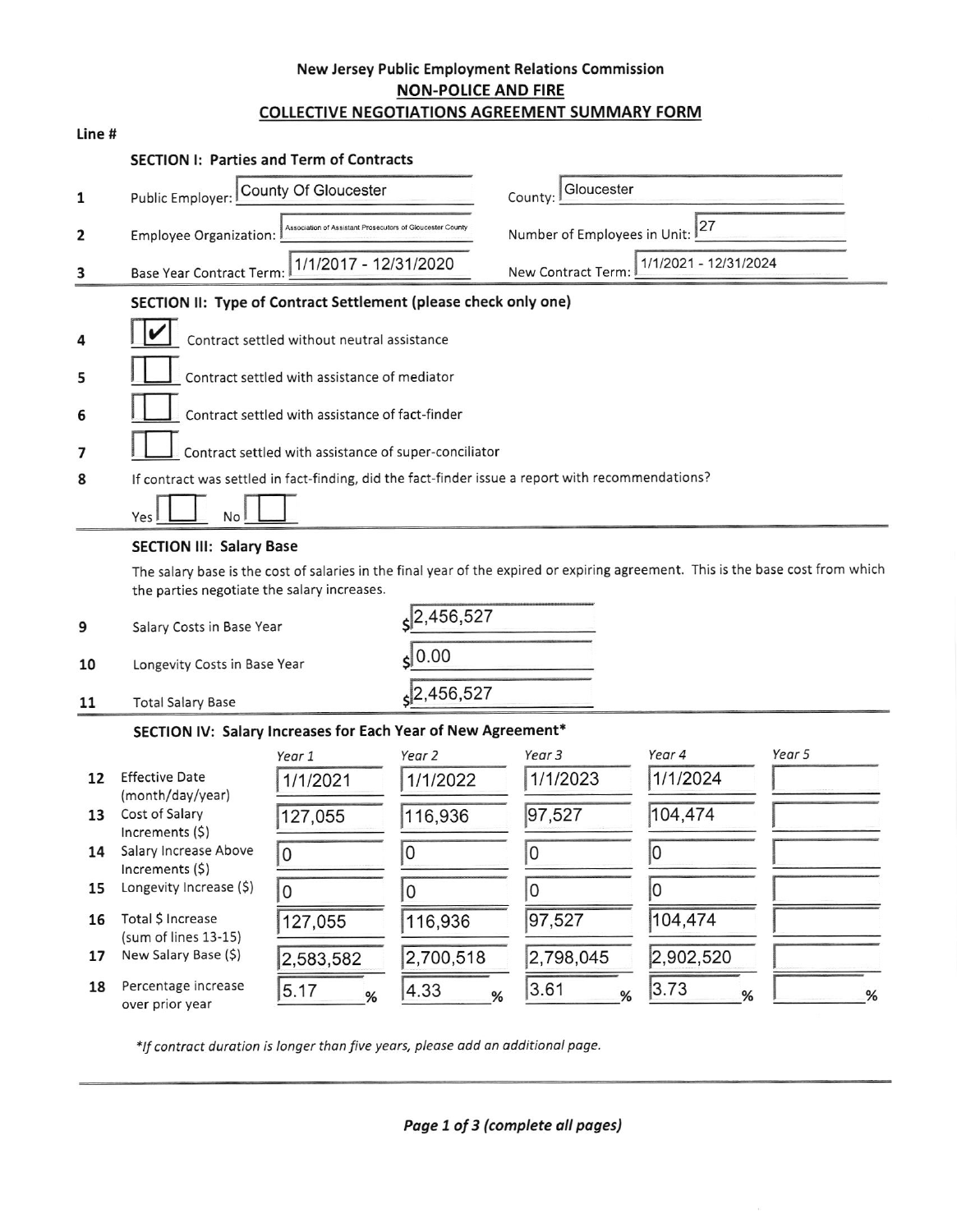**Employee Organization:** 

Association of Assistant Prosecutors of Gloucester County

Page 2

# SECTION V: Increases in Other Contractual Economic Items or Newly Added Economic Items\*

| 19 | <b>Item Description</b> | <b>Base Year</b><br>Cost(5) | Year 1<br>Increase (\$) | Year 2<br>Increase (\$) | Year 3<br>Increase (\$) | Year 4<br>Increase (\$) | Year 5<br>Increase (\$) |
|----|-------------------------|-----------------------------|-------------------------|-------------------------|-------------------------|-------------------------|-------------------------|
|    |                         |                             |                         |                         |                         |                         |                         |
|    |                         |                             |                         |                         |                         |                         |                         |
|    |                         |                             |                         |                         |                         |                         |                         |
|    |                         |                             |                         |                         |                         |                         |                         |
| 20 | Totals(\$):             |                             |                         |                         |                         |                         |                         |

\*If contract duration is longer than five years, please add an additional page.

|    | <b>SECTION VI: Medical Costs</b>                    |                        |                        |
|----|-----------------------------------------------------|------------------------|------------------------|
|    |                                                     | <b>Base Year</b>       | Year 1                 |
| 21 | <b>Health Plan Cost</b>                             | $s^{347,093}$          | $s^{348,108}$          |
| 22 | Prescription Plan Cost                              | $s$ 63,360             | 62,796                 |
| 23 | Dental Plan Cost                                    | $s$ <sup>1,187</sup>   | $s$ <sup>1,409</sup>   |
| 24 | Vision Plan Cost                                    | $s$ 47.16              | $s$ <sup>48.91</sup>   |
| 25 | Total Cost of Insurance                             | 411,688                | $s$ <sup>412,362</sup> |
| 26 | <b>Employee Insurance Contributions</b>             | $s$ <sup>103,160</sup> | 113,652<br>¢           |
| 27 | Employee Contributions as % of Total Insurance Cost | 25.06<br>%             | 27.56<br>%             |

Page 2 of 3 (complete all pages)